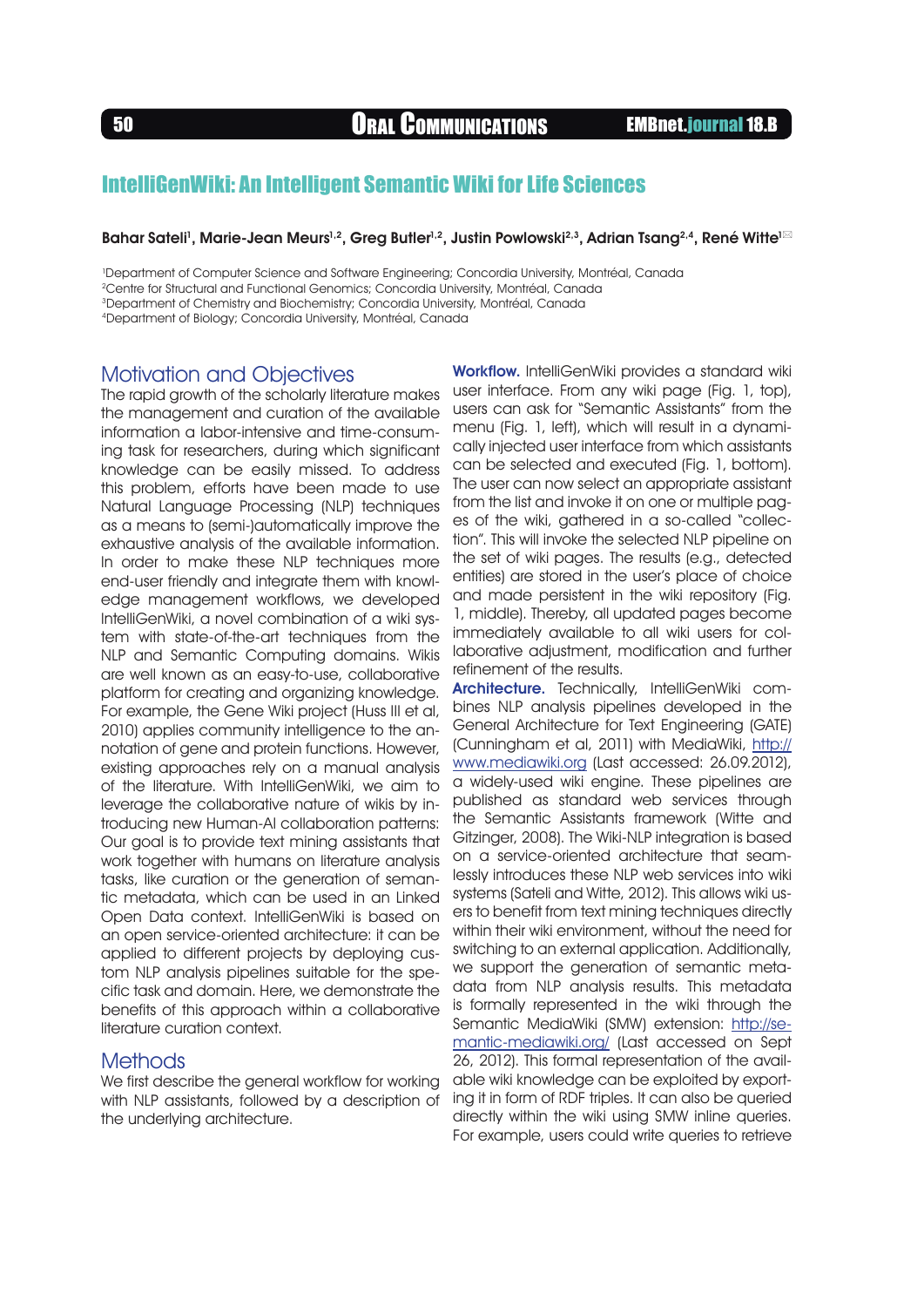# EMBnet.journal 18.B CORAL COMMUNICATIONS 51

|                                                         |                                                                                                                                                                          |                                       | & Sysop      | my talk        | my preferences<br>my watchlist my contributions log out                                                                                                                                                                                                                   |
|---------------------------------------------------------|--------------------------------------------------------------------------------------------------------------------------------------------------------------------------|---------------------------------------|--------------|----------------|---------------------------------------------------------------------------------------------------------------------------------------------------------------------------------------------------------------------------------------------------------------------------|
|                                                         | discussion<br>edit<br>history<br>page<br>PMID: 20709852                                                                                                                  | delete                                | move         | protect        | watch<br>refresh                                                                                                                                                                                                                                                          |
|                                                         | Contents [show]                                                                                                                                                          |                                       |              |                |                                                                                                                                                                                                                                                                           |
|                                                         |                                                                                                                                                                          |                                       |              |                | Characterization of a Cellobiohydrolase (MoCel6A) Produced by Magnaporthe oryzae<br>[edit]                                                                                                                                                                                |
| navigation                                              |                                                                                                                                                                          |                                       |              |                |                                                                                                                                                                                                                                                                           |
| $\blacksquare$ Main page                                | PMID: 20709852                                                                                                                                                           |                                       |              |                |                                                                                                                                                                                                                                                                           |
| Community portal                                        | Authors: Machiko Takahashi,1‡ Hideyuki Takahashi,1‡ Yuki Nakano,1 Teruko Konishi,2 Ryohei Terauchi,1 and Takumi Takeda1*                                                 |                                       |              |                |                                                                                                                                                                                                                                                                           |
| ■ Current events<br>Recent changes                      | lwate Biotechnology Research Center, Kitakami, Iwate 024-0003, Japan,1 University of the Ryukyus, Department of Bioscience and                                           |                                       |              |                |                                                                                                                                                                                                                                                                           |
| $R$ andom page                                          | Biotechnology, Faculty of Agriculture, 1 Senbaru Nishihara, Okinawa 903-0213, Japan2                                                                                     |                                       |              |                |                                                                                                                                                                                                                                                                           |
| $=$ Help                                                |                                                                                                                                                                          |                                       |              |                | *Corresponding author. Mailing address: Iwate Biotechnology Research Center, 22-174-4, Narita, Kitakami, Iwate 024-0003, Japan.                                                                                                                                           |
| search                                                  | Phone: 81 (197) 68-2911. Fax: 81 (197) 68-3811. E-mail: ttakeda@ibrc.or.jp                                                                                               |                                       |              |                |                                                                                                                                                                                                                                                                           |
|                                                         | ‡M.T. and H.T. contributed equally to this work.                                                                                                                         |                                       |              |                |                                                                                                                                                                                                                                                                           |
| Go<br>Search                                            | Received March 10, 2010; Accepted July 30, 2010.                                                                                                                         |                                       |              |                |                                                                                                                                                                                                                                                                           |
| toolbox                                                 |                                                                                                                                                                          |                                       |              |                |                                                                                                                                                                                                                                                                           |
| ■ What links here                                       | Full Text                                                                                                                                                                |                                       |              |                | [edit]                                                                                                                                                                                                                                                                    |
| Related changes                                         | Abstract                                                                                                                                                                 |                                       |              |                |                                                                                                                                                                                                                                                                           |
| ■ Special pages                                         |                                                                                                                                                                          |                                       |              |                | [edit]                                                                                                                                                                                                                                                                    |
| $\blacksquare$ Printable version<br>Permanent link      |                                                                                                                                                                          |                                       |              |                | Three GH-6 family cellobiohydrolases are expected in the genome of Magnaporthe grisea based on the complete genome sequence.                                                                                                                                              |
| ■ Semantic Assistants                                   |                                                                                                                                                                          |                                       |              |                | Here, we demonstrate the properties, kinetics, and substrate specificities of a Magnaporthe oryzae GH-6 family cellobiohydrolase<br>(MoCel6A). In addition, the effect of cellobiose on MoCel6A activity was also investigated. MoCel6A contiguously fused to a histidine |
| <b>Browse</b> properties                                |                                                                                                                                                                          |                                       |              |                | tag was overexpressed in M. oryzae and purified by affinity chromatography. MoCel6A showed higher hydrolytic activities on                                                                                                                                                |
| <b>Semantic Assistants</b><br>Plug-in                   |                                                                                                                                                                          |                                       |              |                | phosphoric acid-swollen cellulose (PSC), β-glucan, and cellooligosaccharide derivatives than on cellulose, of which the best                                                                                                                                              |
| <b>Biomedical Literature</b>                            | PMID: 20709852 @ [PubMed - indexed for MEDLINE] PMCID: PMC2950481 Free PMC Article @<br>mycoMINE on PMID: 20709852_Abstract (View) &<br><b>Content</b>                   | <b>Type</b>                           | <b>Start</b> | End            | <b>Features</b>                                                                                                                                                                                                                                                           |
|                                                         | cellobiohydrolase                                                                                                                                                        | Enzyme                                | 89           | 106            |                                                                                                                                                                                                                                                                           |
| <b>Annotations</b>                                      |                                                                                                                                                                          |                                       |              |                | enzyme_alias: cellobiohydrolase<br>BRENDA_SystematicName: 4-beta-D-glucan                                                                                                                                                                                                 |
| <b>Extracted from</b>                                   |                                                                                                                                                                          |                                       |              |                | cellobiohydrolase                                                                                                                                                                                                                                                         |
| Wiki Page                                               |                                                                                                                                                                          |                                       |              |                | BRENDA_ECNumber: 3.2.1.91                                                                                                                                                                                                                                                 |
|                                                         |                                                                                                                                                                          |                                       |              |                | abbreviation_alias: -                                                                                                                                                                                                                                                     |
|                                                         |                                                                                                                                                                          |                                       |              |                | google_search: http://www.google.com                                                                                                                                                                                                                                      |
|                                                         |                                                                                                                                                                          |                                       |              |                | /search?q=cellobiohydrolase &                                                                                                                                                                                                                                             |
|                                                         |                                                                                                                                                                          |                                       |              |                | BRENDA_RecommendedName: cellulose 1,4-beta-                                                                                                                                                                                                                               |
|                                                         |                                                                                                                                                                          |                                       |              |                | cellobiosidase                                                                                                                                                                                                                                                            |
|                                                         |                                                                                                                                                                          |                                       |              |                | SwissProt_ID: O68438                                                                                                                                                                                                                                                      |
| <b>Wiki-NLP Integration</b>                             |                                                                                                                                                                          |                                       |              |                | BRENDA's page: http://www.brenda-enzymes.org<br>/php/result_flat.php4?ecno=3.2.1.91 &                                                                                                                                                                                     |
| Interface $\scriptstyle\diagdown$                       |                                                                                                                                                                          |                                       |              |                |                                                                                                                                                                                                                                                                           |
| This page was last modified on 28 March 2012, at 19:15. |                                                                                                                                                                          | This page has been accessed 24 times. |              | Privacy policy | [[ <sup>e]</sup> ]] MediaWiki<br>About G-nWiki<br><b>Disclaimers</b>                                                                                                                                                                                                      |
|                                                         |                                                                                                                                                                          | Console                               |              |                |                                                                                                                                                                                                                                                                           |
| Available Assistants                                    | Results Target<br>Global Settings                                                                                                                                        |                                       |              |                |                                                                                                                                                                                                                                                                           |
|                                                         | Step 1. Select the service your wish to execute on your collection.<br>Once you add this page to your collection, you can continue browsing as your collection is saved. |                                       |              |                |                                                                                                                                                                                                                                                                           |
| Available Assistants Select a service                   | $\vee$                                                                                                                                                                   | Collection                            |              |                |                                                                                                                                                                                                                                                                           |
| <b>Runtime Parameters</b>                               | Select a service                                                                                                                                                         |                                       |              |                |                                                                                                                                                                                                                                                                           |
|                                                         | mycoMINE                                                                                                                                                                 |                                       |              |                | Add                                                                                                                                                                                                                                                                       |
|                                                         | IR Information Extractor                                                                                                                                                 |                                       |              |                | Clear                                                                                                                                                                                                                                                                     |
|                                                         | <b>Information Extractor</b><br>OrganismTagger                                                                                                                           |                                       |              |                |                                                                                                                                                                                                                                                                           |

Fig. 1: The wiki interface with integrated text analysis services (bottom), showing automatically added, NLP-extracted entities (middle), together with original content (top)